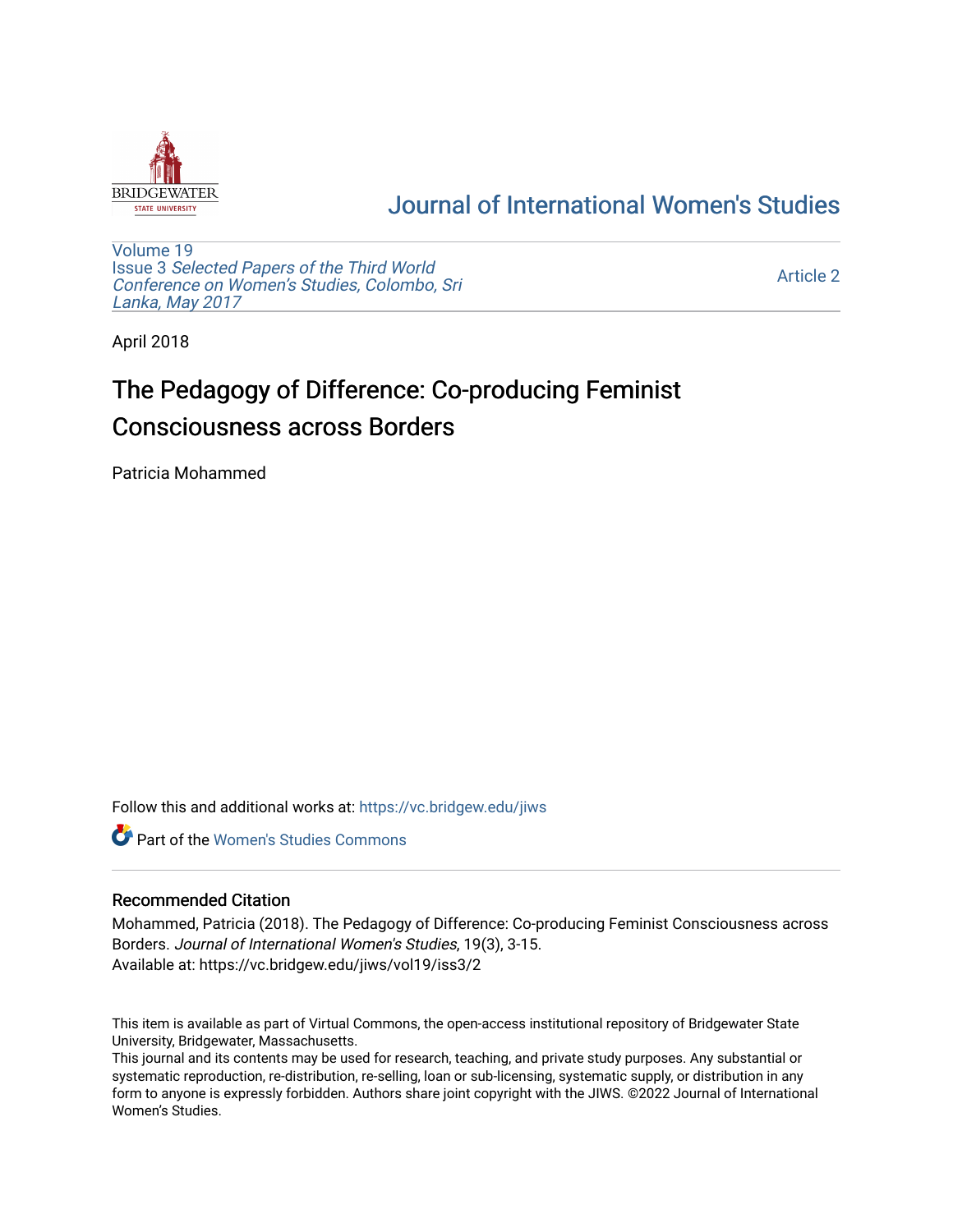#### Mohammed: Co-producing Feminist Consciousness across Borders

This journal and its contents may be used for research, teaching and private study purposes. Any substantial or systematic reproduction, re-distribution, re-selling, loan or sub-licensing, systematic supply or distribution in any form to anyone is expressly forbidden. ©2018 Journal of International Women's Studies.

#### **The Pedagogy of Difference: Co-producing Feminist Consciousness across Borders**

By Patricia Mohammed<sup>[1](#page-1-0)</sup>

#### **Abstract**

How has a movement built on the consciousness of sisterhood become so fragmented between the end of the 20th and into the second decade of the 21st century? As different political tendencies, widely varying economic conditions and cultural dissimilarities emerged in global struggles to achieve diverse visions of women's and gender equality, the current feminist movement appears to be characterized by chasms between the east, west, north and south rather than viewed as a movement whose basic tenets are parallel across racial, geographic and social barriers. By looking at lived examples of confrontations, and through a deliberate process of selfreflexive questioning, this paper looks at what elements might sustain the global nature of the feminist movement into the future. Through a re-examination of key authors who have identified differences wrought by geography and culture, among them Chandra Mohanty's "Under Western Eyes", and in conversation with two feminist scholars from North America and India, the author interrogates the concept of difference and argues that confronting and accepting difference might teach us more about our "sameness under the skin" and about the continued building of consciousness across borders.

*Keywords*: Global feminisms, Crossing Borders, Co-producing consciousness, Under Western Eyes, Refusal to be homogenized, Pedagogy, Difference, Caribbean, India, Women

#### **Regarding Difference**

In May 2017 I was asked to do a keynote address to the Third, World Conference on Women's Studies, held in Colombo, Sri Lanka on the theme of "Building Resilience: Dialogue, Collaboration and Partnerships across Our Differences". The conference triggered a conundrum that I believe feminism faces as a movement as it reconstitutes itself into twenty first century modernity. One of the dominant ideas of second wave feminism was sisterhood, a sense of a

<span id="page-1-0"></span><sup>&</sup>lt;sup>1</sup> Patricia Mohammed is Professor of Gender and Cultural Studies and Director, School for Graduate Studies and Research at the University of the West Indies, St. Augustine. She has assisted in the development of gender studies at the tertiary level in the Anglophone Caribbean serving as Head of Department of the Institute for Gender and Development Studies in Jamaica and in Trinidad at various times. She has held visiting fellowships as Professor at State University of New York at Albany and Rutgers, New Jersey. She is a pioneer in second wave feminism, founding member in 1978 of the first second wave feminist organization in Trinidad *Concerned Women for Progress* and served as Coordinator of the First Rape Crisis Centre in the Anglophone Caribbean from 1985-1987. She has been involved in feminist activism and scholarship for over three decades and increasingly over the last decade in the field of Cultural Studies. She is architect of four national gender policies in the Caribbean. Her academic publications include *Gender in Caribbean Development* (Ed), 1988, *Rethinking Caribbean Difference*, Special Issue *Feminist Review*, Routledge Journals, 1998, *Gender Negotiations among Indians in Trinidad, 1917- 1947*, Palgrave UK and The Hague, 2001, and *Gendered Realities: Essays in Caribbean Feminist Thought*, (ed.) University of the West Indies Press, Kingston, 2002, and *Imaging the Caribbean: Culture and Visual Translation*, Macmillan UK, 2009. Her most recent publication is *Travels with a Husband*, jointly written with Rex Dixon, artist and published by Hansib Publishers, United Kingdom (2016).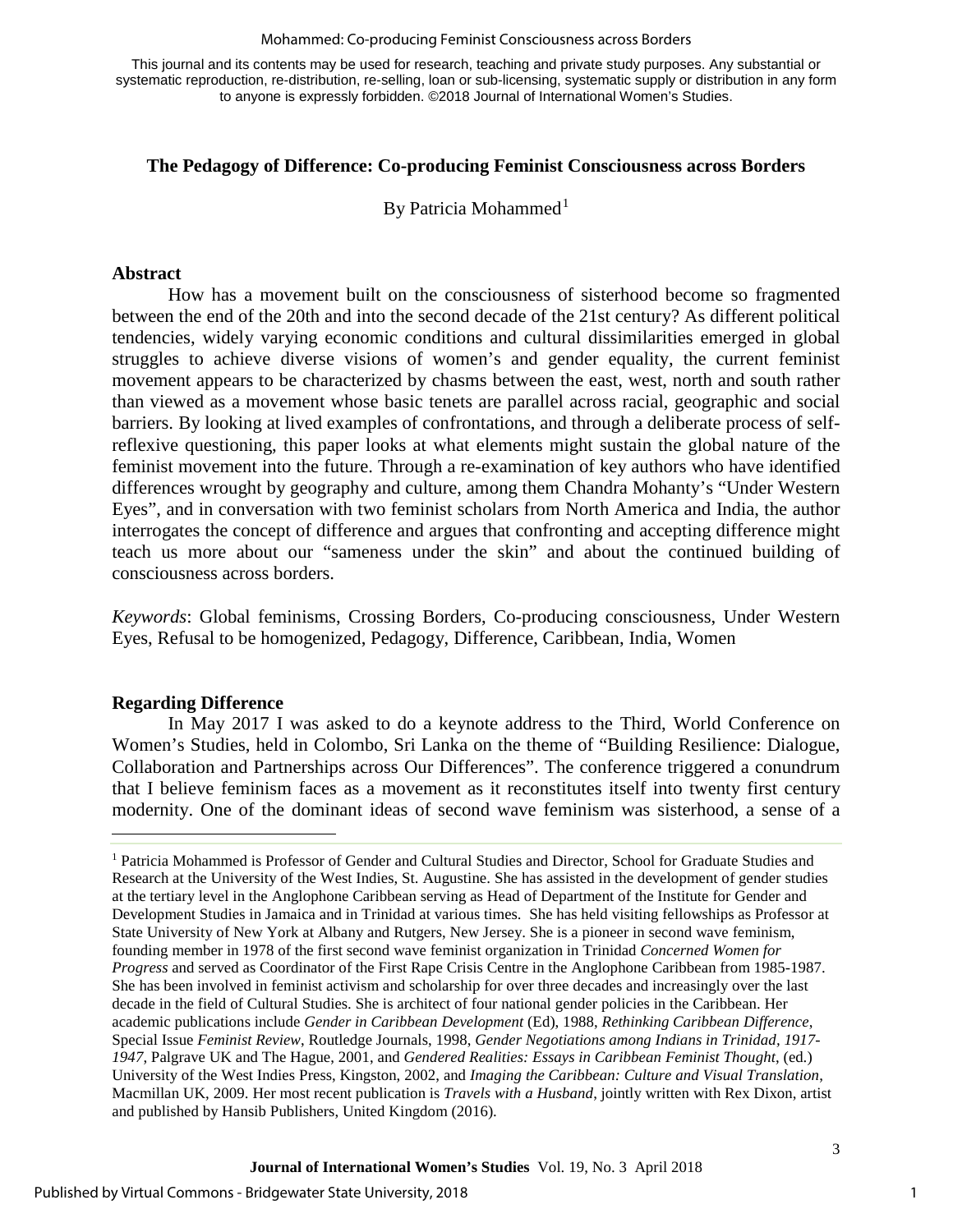common cause in women's equality, if not gender equality, shared by women. All movements begin with inspiration and innocence so it was not unusual that as the demands of feminists expanded globally, the movement also began to render up fissures. One of the primary cracks in the edifice of feminism is that of handling differences among women. Whose authoritative voice represented all women? Did cultural, geographic, and economic differences create new hierarchies between and among women? Feminism aims for an eradication of inequalities yet it has itself produced an unevenness of perception or ranking among women and between societies and cultures. "Through the inequalities, the criteria for evaluating liberation becomes defined by the powerful" writes Diana Fox, "ultimately rendering them a neo-colonial trap rather than a true engagement of differences and explorations of potential solidarities".<sup>[2](#page-2-0)</sup> The influence of the shadow of the west dominates the feminist landscape, and the benchmark for equality emerges as a western-defined set of gender practices, roles, attributes and behaviours. Rather than creating a singular or shared vision or feminist goal, this feminist monopoly on ideas, has infused dissension, fragmentation and downright rejection. It is not unusual to still hear in countries as far as Belize, Guyana, and Namibia the refrain that "feminism" is foreign, meaning imported from the west and not relevant to the women (and men) of these societies.

The experience of attending the Colombo conference and meeting women from across the world, especially a critical mass drawn from the East, forced anew a reckoning with some fundamental questions that have preoccupied me. 'What brings feminists together and what keeps the feminist movement fragmented and undermined globally?' 'What sustains a movement and what causes its disintegration?' Niveditha Menon, one of the delegates at this conference wonderfully framed the root cause of this fragmentation at the Colombo setting: "How can we talk to each other through difference? What language can we share when we are coming from different subject positions and, nowadays, what comes down to identity position? How do we build a shared political feminist emancipatory imagination when we are functioning from spaces radically different (geographically or otherwise) from each other?"

I engaged Diana Fox from Providence, USA and Niveditha Menon of India, both of whom were centrally involved in this conference, in discussion during and after the conference, and interrogate the works of other authors to stimulate thought and explore the consciousness producing effects that allow us a serious reckoning with some idealistic notions that, for many of us, sustain the feminist movement. I write this as a polemical paper, in conversation with many scholars and with no attempt to arrive at rarefied conclusions.<sup>[3](#page-2-1)</sup>

The goal of feminist knowledge is not that of essentializing gender politics or universalizing global sisterhood. I would like to think that we, scholars and thinkers and activists, feminist and sympathetic others, can place ourselves in the second decade of the twenty first century into what Nira Yuval Davis calls "transversal politics" This is politics informed by "First, standpoint epistemology, which recognizes that from each positioning the world is seen differently, and thus that any knowledge based on just one positioning is 'unfinished' – … that the only way to approach 'the truth' is by a dialogue between people of differential positionings". The second relevant concept within transversal politics is "the encompassment of difference by

 $\overline{\phantom{a}}$ <sup>2</sup> Email conversation with Diana Fox, Wednesday  $4<sup>th</sup>$  April, 2018.

<span id="page-2-1"></span><span id="page-2-0"></span><sup>&</sup>lt;sup>3</sup> The final version of this paper was recast as a dialogue with two feminists, one from North America (Diana Fox) and one from India (Niveditha Menon) in an effort to straddle the boundaries of difference. I am grateful to both of them for sharing their comments and thoughts openly with me, and as far as possible I have integrated their responses in their own words. The idea of framing the paper in this way came from Diana Fox who read the first draft and suggested that this format of an open ended conversation was itself a unique way of presenting these ideas in order to invite reflection and further discussion.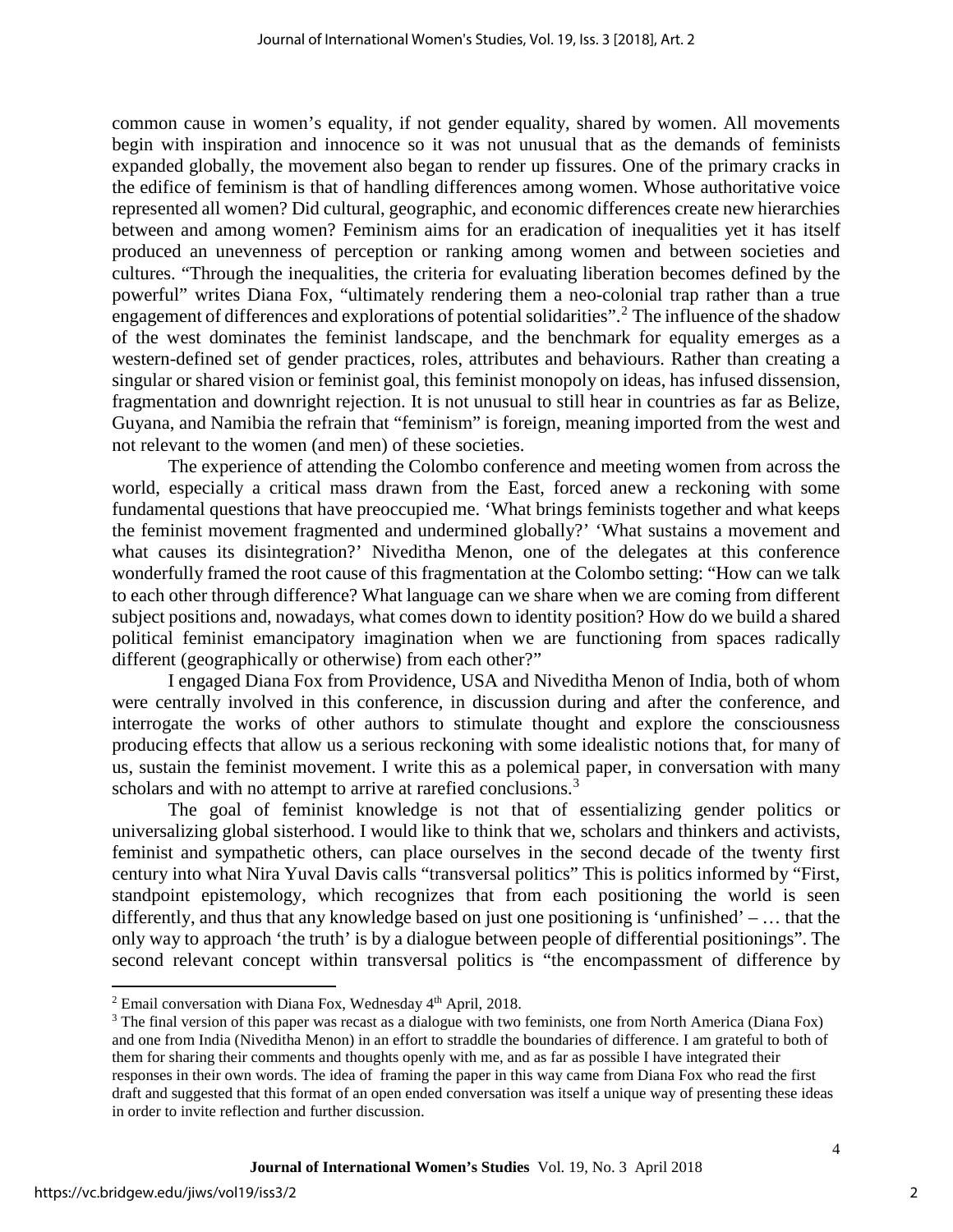equality. This means the recognition, on the one hand, that differences are important…that notions of difference should encompass, rather than replace, notions of equality". And Yuval Davis stresses, "Such notions of difference are not hierarchical".[4](#page-3-0)

Fully supportive of its aims to meld differences within the feminist movement, my keynote address in Colombo was titled "Other People's Lives: Exploiting Difference". I argued that while difference among groups, geography, and culture had been "exploited" in the past to separate peoples, and thus had itself created distances and divergencies in the feminist movement, we could also view differences as valuable to comprehending a new feminist order, employ what the knowledge of this difference brings to us as variations of struggle rather than assuming we must all march to the beat of the same feminist drum. Styled for more emotive delivery, the paper was an impassioned plea for placing ourselves in the condition of the other, and accepting this difference as the first reality we must contend with, to bridge the divide between and among different culture and racial groupings. I argued that the firm acknowledgment and acceptance of difference would allow for partnerships based on a philosophical platform of equality. Individually and within societies, nonetheless "We would continue to perform our race, class and gender through society's mechanisms of gender construction, processes that are largely learnt in context…while we move to accept difference, or as Jacques Derrida would have this, a "sameness that is not identical".[5](#page-3-1)

Diana Fox pointed to the obvious flaw in this statement: "It is a bit of an irony to argue for differences yet to also assert that we can in fact place ourselves empathetically in the position of the other". [6](#page-3-2) There is some resonance in this response with Maria Lugones proposal for "an identification based not on presumed sameness, but on recognition of the other, and an openness to transformation of the self".<sup>[7](#page-3-3)</sup> Agency in change is the prerogative of the individual, a western liberal concept that does not hold water even in the west. Maria Lugones argues that current western modernity "implemented European understandings of gender and sex, erasing the various conceptualizations of sex and gender that pre-existed European modern/colonial gender systems". I emphatically do not agree that the concept of gender was absent from a binary opposition that existed in all societies at all periods, and not always with a hierarchy of privilege and status. The evidence of both gender and of cultural resistance shows that there were not only erasures, but syncretisms, as well as resistance to erasure via underground practices, the responses were neither monolithic nor passive.<sup>[8](#page-3-4)</sup> To accept that western modernity could suppress all that came under its hammer is to assume that *we*, meaning individual groups of women and men, *we* meaning a global feminist movement, and *we* meaning disparate individuals, do not and have not exhibited individual or collective autonomy, and an inherent capacity to resist manipulation by distorting external forces. The history of continuous global unrest for centuries is ample evidence of this.

What was in retrospect missing from my Colombo keynote address was a detailed counter

 $\overline{\phantom{a}}$ <sup>4</sup> Nira Yuval Davis *Soundings* Issue 12 summer 1999 pp. 94-95.

<span id="page-3-1"></span><span id="page-3-0"></span><sup>5</sup> Excerpt from Keynote Address, Patricia Mohammed, Colombo conference, "Other People's Lives: Exploiting Difference" May 2017.

<span id="page-3-2"></span> $6$  Email Conversation with Diana Fox, April  $4<sup>th</sup>$ , 2018.

<span id="page-3-3"></span><sup>7</sup> Maria Lugones 2003. Playfulness, "world"-traveling and loving perception. In *Pilgrim- ages/Peregrinajes:* 

*Theorizing coalition against multiple oppressions*. Lanham, Md.: Rowman & Littlefield, cited in Alison Weir "Global Feminism and Transformative Identity Politics, Project Muse, Hypatia vol. 23, no. 4 (October-December 2008), p. 112.

<span id="page-3-4"></span><sup>&</sup>lt;sup>8</sup> The best example I can draw on, unrelated to gender specifically but clearly illustrative of syncretism and adaptation is the emergence of *vodun*, *santeria* and *candomble* as blends of Catholicism and African religions when the latter was outlawed under periods of colonial slavery in the Haiti, Cuba and Brazil.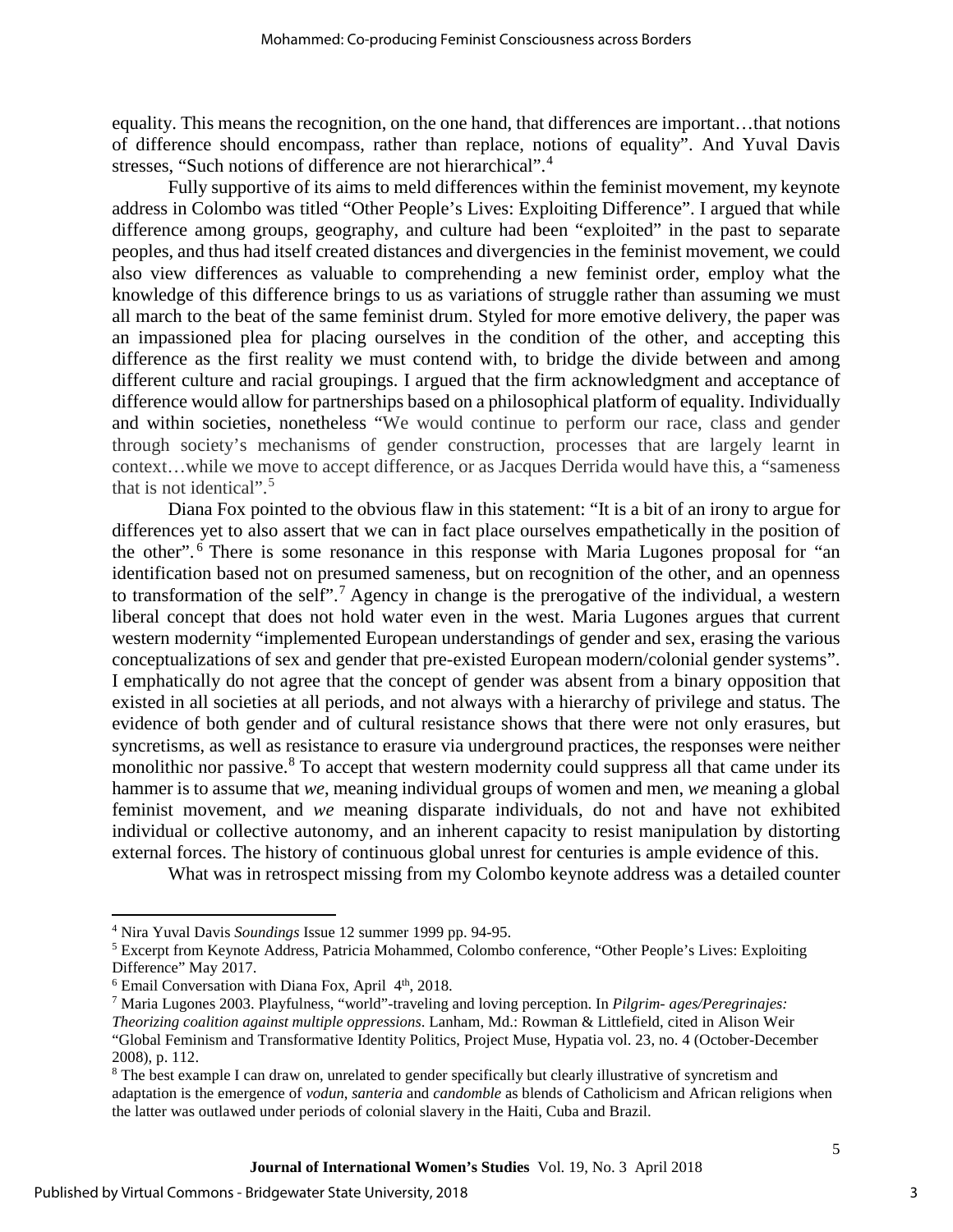argument acknowledging the uneven nature of power relations that mitigated against group resistance or the individual will to change.<sup>[9](#page-4-0)</sup> I agree fully and as argued by Iris Marion Young, that symmetrical reciprocity cannot be achieved simply by imagining ourselves in place of the other, as asymmetries are themselves created because of variances in histories, culture, sex, ability and, among other elements, age. As Alison Weir sums this up, "… transformative identity politics are politics of self-critique and self-transformation of a we" placing the burden of transformation more on ourselves as on the 'other' we want to reach.<sup>[10](#page-4-1)</sup> Diana Fox readily admits to the positions that "northern feminists find themselves in. I am continually involved in this process" she writes, "and it is always necessary for those of us who, because of national origin are a part of the source of the asymmetry, to be reminded of this".

Niveditha Menon considers how she has contended with difference from an ethical perspective as an activist and scholar.

From the time that I started working in the area of gender studies, the conversation of feminism has been dominated by the idea of difference – working through difference, engaging with difference, or transcending difference. I don't think we have found a satisfactory answer to the question of difference. I think this is primarily because of the way in which difference presents itself. Because difference is relational and is defined by power, there is always a contextual creation of difference that, perhaps, cannot be expressed by an abstraction of it. The theorising of difference has always highlighted the importance of context, precisely because regardless of how we might 'want' to theoretically engage with difference, the lived experience of it is very different.

My central engagement with difference therefore comes in the field. For the past three years, I have been interviewing women who have been part of collectives in Mahila Samakhya (a woman's empowerment programme). They are strong, articulate and spirited women who are always willing to talk about their lives, the interesting and difficult things that they have done, and the various ways in which they resisted the patriarchy in big ways and small. I am often amazed at the open way in which the women share their stories with me, and I always come back inspired by their lives.

However, it is very clear to me, even in writing this, that I am representing them – that in doing so, I am drawing so much power over the way people can know them. Based on my class, caste, my English writing capabilities and the access to an academic space, I have the power to mold the way people perceive them. So, in the very act of meeting them and documenting their lives, the difference between us is drenched in power, something I am very conscious of when I writing about them.

<span id="page-4-0"></span><sup>&</sup>lt;sup>9</sup> Not because I am unaware of the presence of power in every exchange, but because some speaking occasions require us to present visionary possibilities beyond the limits of our human frailties.

<span id="page-4-1"></span><sup>&</sup>lt;sup>10</sup> Alison Weir "Global Feminism and Transformative Identity Politics, Project Muse, Hypatia vol. 23, no. 4 (October–December 2008), p. 112.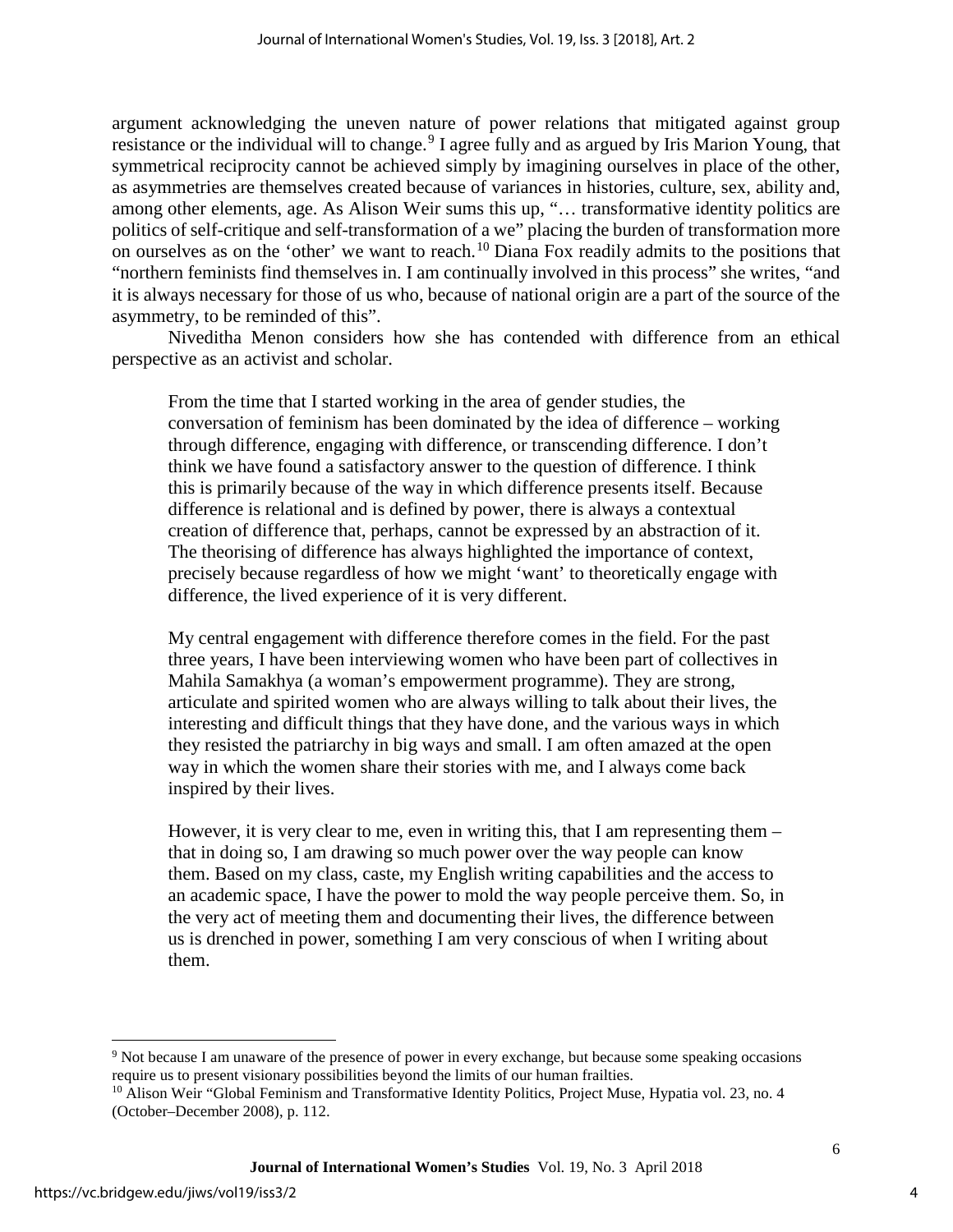And yet, when I think about my interactions with them – when they hug me, when they bless me, when we laugh together about the silly things that both of us have done, or the silly things that I say (and I say a lot of silly things), I don't *feel* the difference. Recently, when a woman hugged me at the end of a very emotional interaction, I didn't feel the yawning social gap that exists between us. I felt like we had travelled together and the hug was a marker of this journey. It doesn't feel like she and I are different.

And yet, I know that we are. Yet, I know that in writing about them, I am usurping their right to represent themselves in the spaces where I am writing about them. Yet, I know that they share these stories with me so that people do know about them. And yet, I know that while I get to tell their stories, they do not get to tell theirs (or even mine, for that matter.) And yet. . .

And it is in these continuous loops of *And Yets* that any understanding of the relationship between us can be had. It is the understanding that we have to be constantly conscious of the fact that no matter how close our relationships might be, there is a social world outside of our interaction (that gets recreated in our interaction) that dictates the rules of our interaction. Those rules assign both of us to different sets of experiences that I cannot change, even if I desperately might wish to.<sup>[11](#page-5-0)</sup>

I am particularly moved by Menon's revelations as they echo perfectly with many moments of connection with women and groups whom I have encountered in their own settings, either in the classroom, in activist work in communities, or in in several Caribbean islands carrying out consultations towards the formulation of national gender equality and equity policies. The engagement with the rules of difference across boundaries of class, ethnicity, nation, economic divides and across masculinity itself forces a reflexivity about the inevitability of power in social relations, and at the same time must also free us from becoming immobilized as a result of such reflection.

In the Colombo keynote address, I had short-circuited the moral and philosophical debates on transformative identity politics in the theme by shunting aside, for the moment, the main binary implicit in difference feminism (Gilligan, 1993, MacKinnon, 2006), i.e. that located in the difference of women from men and the binary of nature versus nurture, to another concept of difference, that which differentiated groups of women (and men) based on the unequal ethnic relations wrought by nation history and systems of patriarchy, all of these sometimes combined. The latter conception of difference has also generated even more persistent binaries: developed versus underdeveloped, civilized versus the barbarian, Christian versus pagan, all of which were underscored as evidence of western superiority through discourses of eighteenth century western enlightenment thought.

These precepts undoubtedly influenced the geopolitics of feminism and was perhaps the primary trigger for Chandra Mohanty's classic essay "Under Western Eyes: Feminist Scholarship and Colonial Discourses" which was first published in 1986. The clause "under western eyes" which formed the first part of the title of this essay was a brilliant one, capturing the essential theoretical and political crux of relations between western women and the rest of the world.

<span id="page-5-0"></span> $\overline{1}$ <sup>11</sup> Email correspondence Niveditha Menon, Centre for Budget and Policy Studies, Bangalore, India 16<sup>th</sup> April, 2018.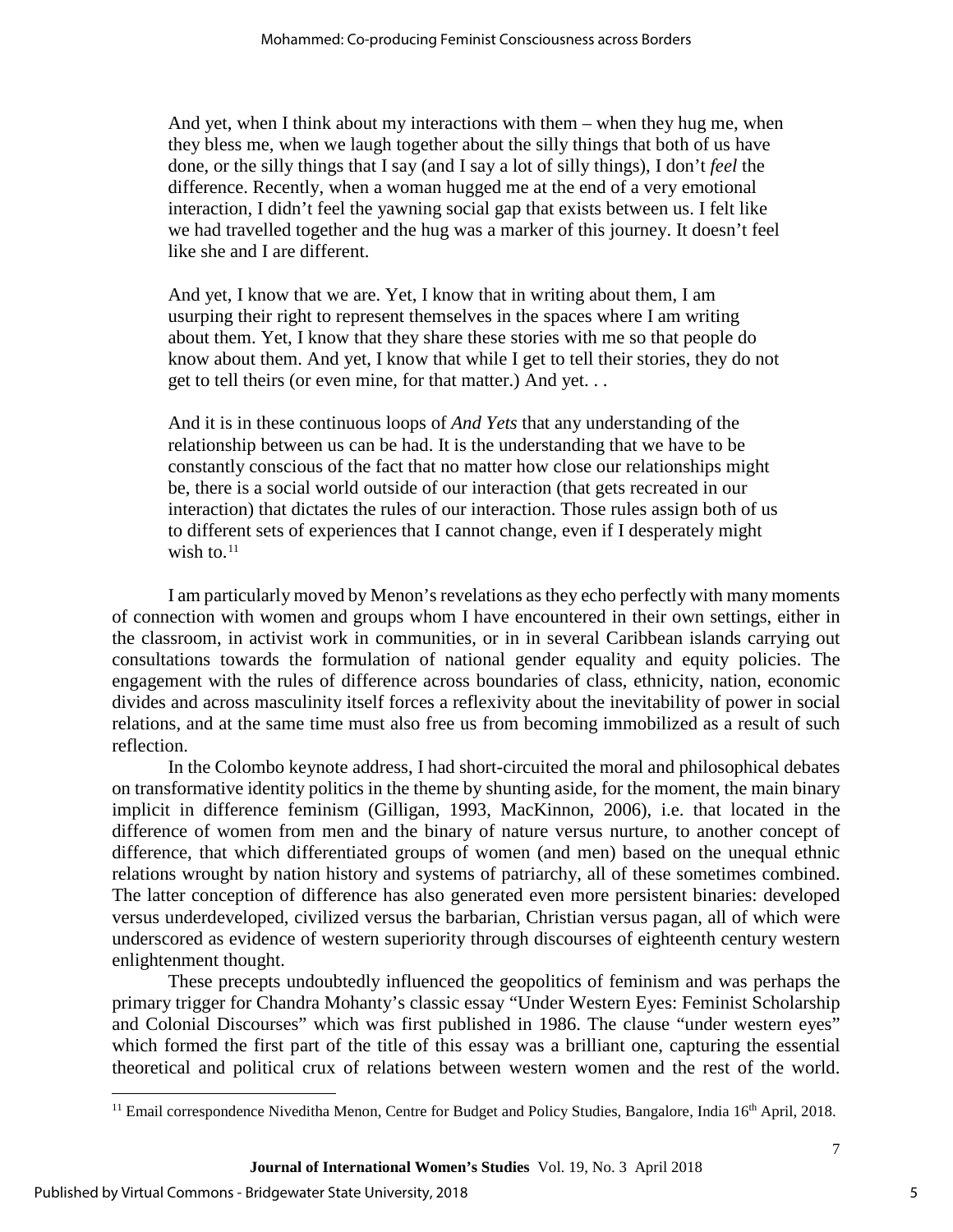Mohanty's "under western eyes" had seized on this signifying capacity of the west to homogenize and diminish huge blocks of culture into another essentialist binary that was thought to typify the global feminist movement.

Mohanty demonstrated that by constituting a category of women as Third World and assuming this category is a "single monolithic subject", Western feminism has been guilty of another form of colonizing, erasing historical and geographical differences and establishing dominance through a moral standpoint of informed knowledge and progressive praxis. As an example, in cultures where there are more restrictions on women's sexual and reproductive autonomy, societies in which women have more obvious rights and access to services appear as superior to those who do not. Though Mohanty is careful not to paint "Western feminism" as itself monolithic, the primary signifiers of western versus non-western that are invoked reinforce the binary of the west versus the rest, the same binary that it attempts to deflate. Thus the questions that are raised by activists and scholars remain still bound by the binary that the dominant western discourse has imprinted on mentalities. In my keynote address I used the example of Muslim women wearing the *burkha* as an example of how this binary is reproduced. The wearing of the *burkha* in public by Muslim women in France was banned by the European Court of Human Rights in the interests of everyone "living together" in 2010. Shami Chakrabarti, director of the UK human rights pressure group Liberty, said the ban "has nothing to do with gender equality and everything to do with rising racism in western Europe".[12](#page-6-0) The wearing of the *burkha* or *chador* remains a problematic one not only in France but in different societies, and are viewed by western women in particular as extreme control over women's bodies and mobility rather than as protections that are offered to women within Islamic culture. Beyond this, there is much written by women who wear the *burkha* or *chador* who have redefined its use in a multiplicity of ways, claiming agency over its definition and reclaiming the symbolic referents that make sense within their cultural frameworks.

#### **Made in the West**

A refusal to be categorized or homogenized prompts Lizabeth Paravasini-Gerbert to write in a finely crafted essay "Decolonizing Feminism: The Homegrown roots of the Caribbean Women's Movement": "It is commonplace …to speak of our history, our literature, the quality of our feminism or lack thereof, as if we constituted a homogeneous block, an undivided, unfragmented and unfragmentable entity—a knowable, understandable, whole. Caribbean feminism is often discussed in much the same way, as something graspable, perceptible, complete—perhaps different from US and European variables but nonetheless comprehensible, unequivocal". <sup>[13](#page-6-1)</sup> How could differences that were so palpably evident in the anthropology of nations well into the early 20<sup>th</sup> century become so evaded and erased in a relatively short time? In its appeal to the universality of gender inequality and discrimination, there were major elisions that have not served feminism as a social movement at all well.

In the 2017 Colombo conference site, Niveditha Menon had in fact raised the ethical dilemma that still troubles the epistemic space of Indian scholars and activists from the Asian subcontinent. Menon asked "How can narratives of violence not be used as indicative of backward

 $\overline{1}$ <sup>12</sup> <https://www.theguardian.com/world/2014/jul/01/french-muslim-women-burqa-ban-ruling>

<span id="page-6-1"></span><span id="page-6-0"></span><sup>&</sup>lt;sup>13</sup> Lizabeth Paravasini Gerbert, "Decolonizing Feminism: The Homegrown roots of Caribbean Women's movements" in, *Daughters of Caliban: Caribbean Women in the Twentieth Century*, Consuelo López Springfield (Ed), Indiana University Press, Bloomington, USA, p. 4.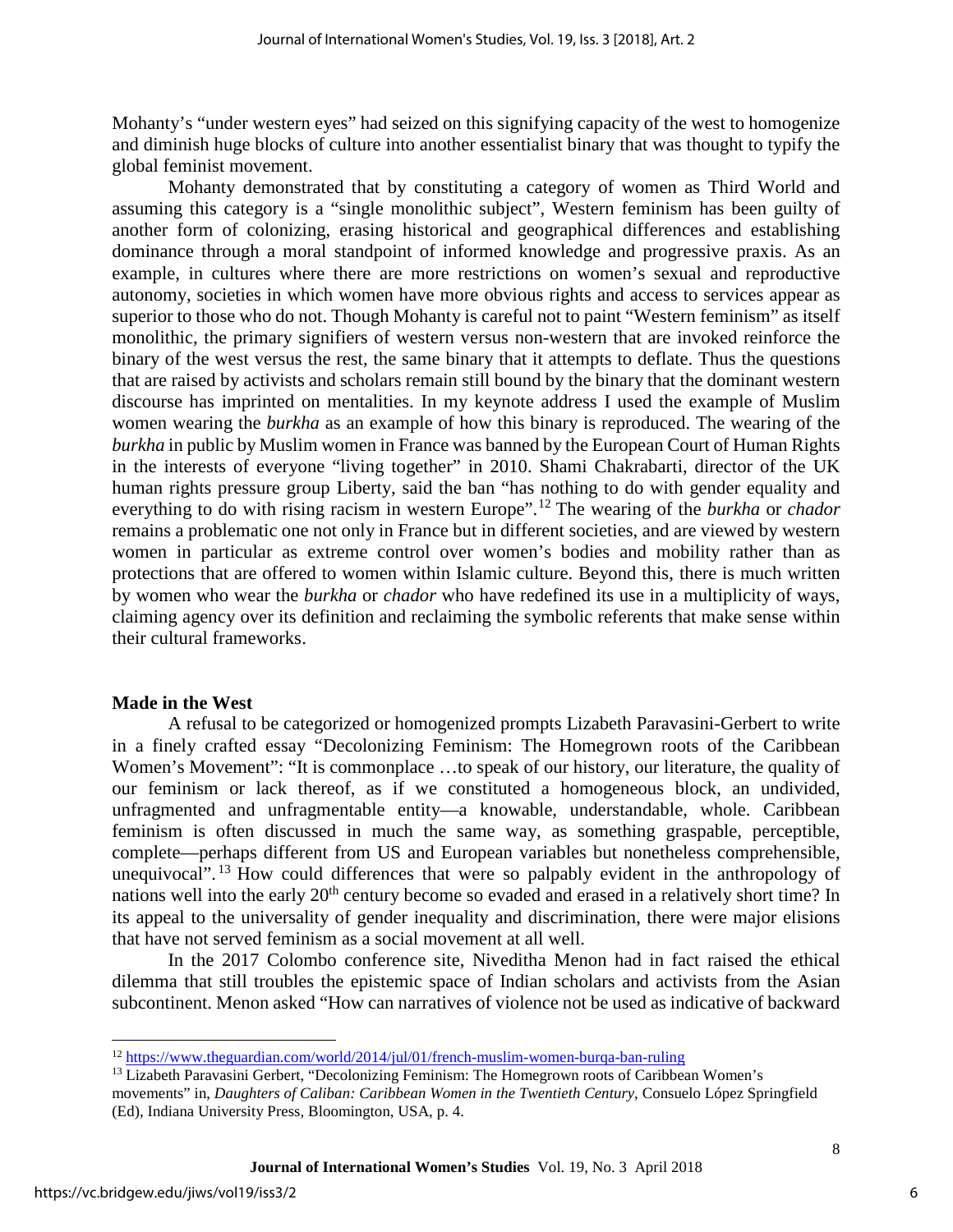women, and not reinforce the idea of South Asian women as victims of underdeveloped countries to be rescued by developed ones?" he elaborates further: "My point is also about how we, as Southbased scholars who have come to represent 'other' South-based survivors of violence—have to constantly move against the dominant discourse of 'death by culture' (as poignantly referenced by Uma Narayan) when we speak of violence. What thin lines do we have to walk, then, given our own power of representation over the 'other'--the survivor'--to Western Eyes, as well as the culpability that we have in evoking a particular form of 'survivor' that provides no space for multiplicity of experience and agency?" <sup>[14](#page-7-0)</sup>

Not only are feminists within societies separated or differentiated by class, ethnicity or cultural groupings but across nations, the burden of being "under western eyes" still obtains for those who carry the designation of "Third world women" in current geopolitical formation. The main ideas outlined in Mohanty's now classic paper persist as a powerful conceptual framework or point of departure for those who write and work from small or culturally marginal societies.<sup>[15](#page-7-1)</sup> Her critique had nonetheless extracted a moral responsibility on those who used, funded, or generated research projects or data collection and those who underwrote publications on feminism in the western publishing houses for societies deemed "developing and under-developed". In her new publication *Feminism without Borders: Decolonizing Theory Practicing Solidarity* (2003), written nearly two decades after the first landmark essay, Mohanty shifted the focus of her preoccupation with how "the "West" colonizes gender" to "the way that gender matters in the racial, class, and national formations of globalization". She focuses attention more specifically on the emancipatory potential of the feminist project globally for social justice, racial, class and gender equality by appealing for a transcendence of borders that preoccupy feminist scholars and activists within the silos of their societies or institutions. As Diana Fox puts this "I perceive Mohanty as levying an on-going critique of Morgan's assumed global sisterhood, and instead issuing a call to generate coalitions and solidarities across borders anchored in conversations that build mutual understanding, producing analyses that are simultaneously situated and systemic systemic critiques of institutions and structures of global capitalism and hierarchies of the corporate academy that produce a flattening of differences".[16](#page-7-2)

Such ideas for crumbling boundaries and rejecting a flattening differences present a twenty-first century manifesto for feminism that one can have little quarrel with. It advances the mantra of the second wave feminist movement, "sisterhood is powerful" (Robin Morgan, 1970) which Morgan herself updated with "sisterhood is forever" to ensure that despite divergences and differences, there is a global call to unity. I am puzzled however, by the processes by which these optimistic declarations translate into collaborative, cross-cultural possibilities for global transformations and the necessary resilience required of the feminist movement both within a society and across borders.

In *Feminism without Borders*, Mohanty presents a rational visionary framework within which she proposes feminist goals can be achieved. She identifies two projects to be tackled: *first*,

<span id="page-7-0"></span> $\overline{\phantom{a}}$ <sup>14</sup> Email correspondence with Niveditha Menon, Centre for Budget and Policy Studies, Bangalore, India November 27<sup>th</sup>, 2017.<br><sup>15</sup> See for example Abeer Al-Sarrani and Alaa Alghamdi "Through Third World Women's Eyes: The Shortcomings

<span id="page-7-1"></span>of Western Feminist Scholarship on the Third World" Taibah University, Saudi Arabia, *Analize – Journal of Gender and Feminist Studies* • New Series • Issue No 2 / 2014[, http://www.analize-journal.ro/library/files/alaa.pdf,](http://www.analize-journal.ro/library/files/alaa.pdf) and Kvinna till Kvinna (Sweden) and Women for Women International (USA), 2013. "Western NGOs representation of 'Third World women' - A comparative study." [http://www.diva](http://www.diva-portal.org/smash/get/diva2:632032/fulltext01.pdf)portal.org/smash/get/diva2:632032/fulltext01.pdf<br><sup>16</sup> Email with Diana Fox November 8, 2017.

<span id="page-7-2"></span>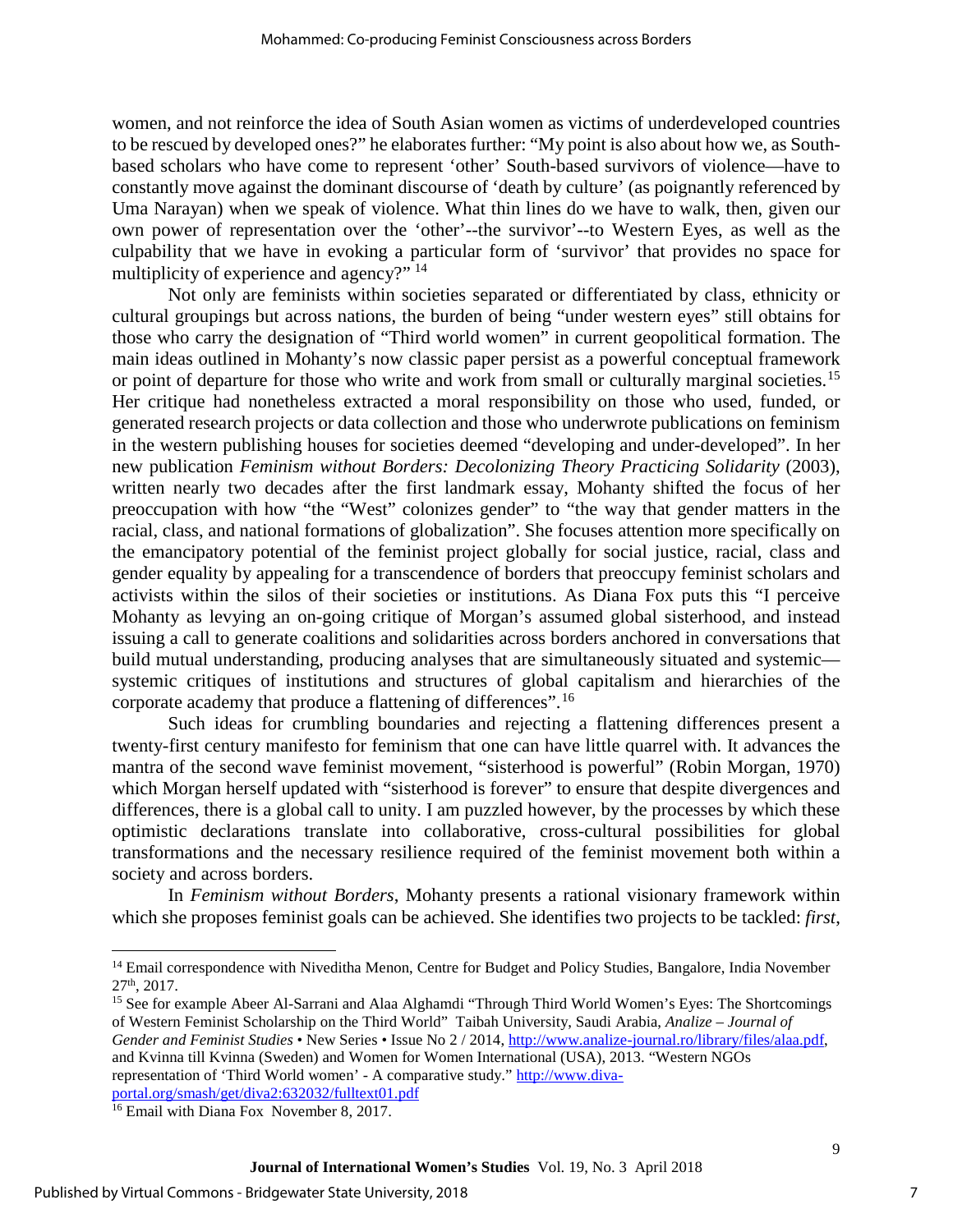dismantling the distinctions and hierarchies that have been made between Western feminism and Third World Feminism in order to solidify the global project as one without borders. The *second*  retains the need for autonomous feminist concerns and strategies to be applied, a recognition that there were no universal prescriptions for gender oppression or discrimination, although she stresses that transnational feminist solidarity remains the cornerstone of a struggle that must transcend time and space.

Writing from an African feminist perspective, Amina Mama fully endorses this position. "It takes integrity and courage to listen across boundaries, to hear and respect the multiple languages of gender and sexuality, marked by the striations of other dimensions of power and status. Unless we link collective organising with coherent feminist consciousness informed by sound theories of gender oppression and change, we easily become subject to an identity politics that will keep us divided. By strengthening feminist consciousness, we strengthen the collective will to change". <sup>[17](#page-8-0)</sup> Mama proposes that feminist writing and publishing is a key route to conscientization, to engage the collective consciousness within societies or regions and claim ownership of theoretical explanations and cultural specificities, while also proposing common grounds for solidarity with others. A review of journal issue titles of *Feminist Africa* of which Mama is the Editor, affirms this exercise of inward looking, outward stretch. *Feminist Africa* 3: "National Politricks" (2004), 10: "Militarism, Conflict and Women's Activism" (2008); 11: "Researching for Life: Paradigms and Power" (2008); 12: "Land, Labour and Gendered Livelihoods" (2009); 13: Body Politics and Citizenship (2009); 14: "Rethinking Gender and Violence" (2010); 17: "Researching Sexuality with Young Southern Africa Women" (2012); 19: Pan-Africanism and Feminism (2014) and 22: "Feminists Organizing - Strategy, Voice, Power" 2017. All of these journal issues grapple with concerns that are raised within the context of feminist struggles and through an African feminist epistemological lens. In *Feminist Africa* 11, "Researching for Life: Paradigms and Power", Hanan Sabea "demands re-engagement with the paradigmatic "order of things" through which questions of Africa, nation, gender, and location are imagined. Her invitation is to see past the prefixes of "trans" (-national, -continental), "inter" ( disciplinary, -dialogic) and "post" (-feminist, -colonial, -state) to discover the operation of homogenizations which recolonize, re-monopolize, the gaze on the sheer complex and multigendered realities of work, mobilities, and meaning".[18](#page-8-1) This journal is incisive in its intent. The journal policy establishes that is "…guided by a profound commitment to transforming gender hierarchies in Africa, and... targets gender researchers, students, educators, women's organizations and feminist activists throughout Africa. It works to develop a feminist intellectual community by promoting and enhancing African women's intellectual work". One might of course ask the question, where do the boundaries of Africa lie, and where might we find their feminist intellectual community located. The Africa referenced above is by no means the homogeneous terrain constructed by the west. Yet there is an emblematic Africa that has been conscripted across borders.

There is an inescapable contradiction in the call for a collective consciousness without an interrogation of the basis for this collective position. The default position of feminism is an essentialist one when collectivities are congregated. By virtue of being female the appeal is to sisterhood, by virtue of being female from a geographical location often there is a silencing of

<span id="page-8-0"></span> $\overline{1}$ <sup>17</sup> Amina Mama *Feminist Africa* Feminists Organizing – Strategy, Voice, Power, Special Editorial "The Power of Feminist Pan-African Intellect", Issue 22, 2017, p. 1.<br><sup>18</sup> Jane Bennett, "Editorial: Researching for Life: Paradigms and Power" *Feminist Africa*, Issue 11, December 2008,

<span id="page-8-1"></span>p. 7.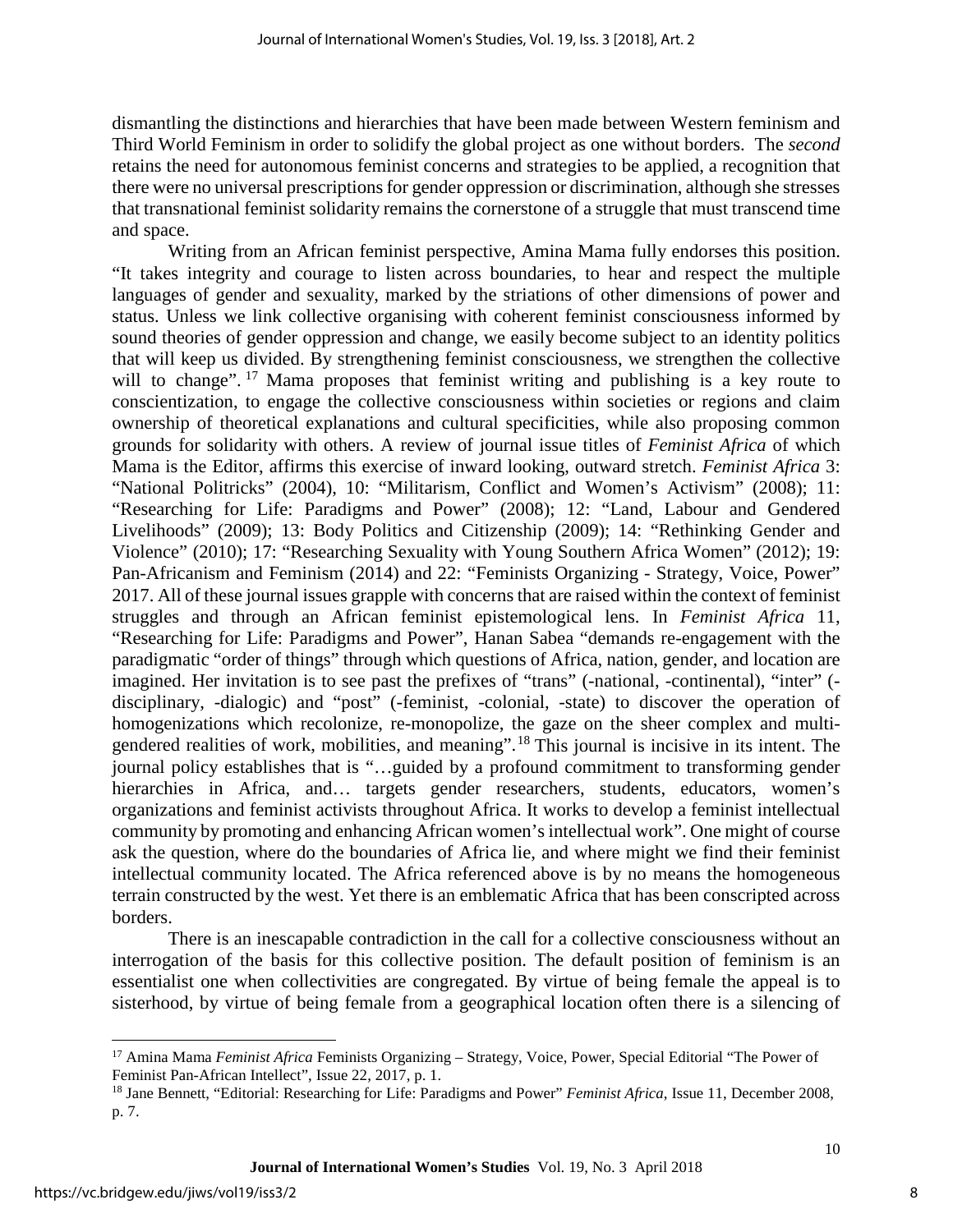difference in order to represent the idea of communal strength or national identities that the media finds easier to handle and the global metrics of inequality can better grasp. Mohanty's "feminism without borders" admits to these complex realities and argues for the need to *construct* similarities or perhaps solidarities—that they are not inevitable, but are built and elicited through dialogue and engagement in the creation of relationships. She argues that the process of engagement creates points of intersection that are necessary to combat the very powerful forces of oppression, neocolonialism and neoliberal assumptions that infringe upon individual and group rights and freedoms.

To some extent this addresses Menon's ethical dilemma because it allows for women across borders to acknowledge that violence is not exclusive to underdeveloped nations but is systemic across class, race, color, and nation. In this respect the issues of violence against women and sexual and reproductive rights have certainly been two primary platforms which have admitted to universality with difference, as the cultural manifestations of violence and sexual and reproductive rights have much in common yet might differ considerably in their varied contexts due to gendered cultural expectations and practices.

 "Feminism without borders is not the same as "border-less" feminism" writes Mohanty. "It acknowledges the fault lines, conflicts, differences, fears, and containment that borders represent. It acknowledges that there is no one sense of a border, that the lines between and through nations, races, classes, sexualities, religions, and disabilities, are real…" How these ideas are translated in different settings must be part of this dialogue of difference and the dismantling of borders. Diana Fox elucidates the multiplicity of interpretations by example. She writes "Mohanty published an article in *Signs* in 2013, ten years after *Feminism without Borders* which is a fascinating reflection on how that book has been interpreted in three distinct settings—Sweden, Mexico, and Palestine, and how, in each context, there were distinct takes on her message. Interestingly, the Palestinian feminist view saw a justification for militant feminism—they rejected any suggestion of coalition building with both Israeli and Palestinian women who sought mutuality, highlighting a complete rejection even in the construction of a global sisterhood. Indigenous feminists in Mexico, by contrast, highlighted the importance of transcultural feminism and the politics of solidarity to create alliances, work which depends for its success on difficult conversations that articulate differences and actively construct points of intersection. Building solidarities must be contingent on explicating differences; however, there is simultaneously an assertion of overlapping conditions that surface through systemic analyses."[19](#page-9-0)

### **Building solidarities:** *"Even this conversation in we are currently engaged is a product of that concept"[20](#page-9-1)*

To deconstruct the monolith of feminism itself requires a close circuit assessment of how gender scholarship and knowledge production in feminism has emerged, how activisms are framed within borders and across global boundaries, what theoretical insights are gleaned and what bridges were crossed that maintain the global connectivity and political relevance of feminism as not a single movement but as a multiplicity of movements still underscored by some common goals. A herculean task at the very least! What does all of this bring to the feminist tactical boardroom or to the groups of isolated feminist organizations and grassroots movements, to gender

 $\overline{a}$ <sup>19</sup> Email conversation Diana Fox, November 2017.

<span id="page-9-1"></span><span id="page-9-0"></span> $20$  Email Niveditha Menon  $16<sup>th</sup>$  April 2018.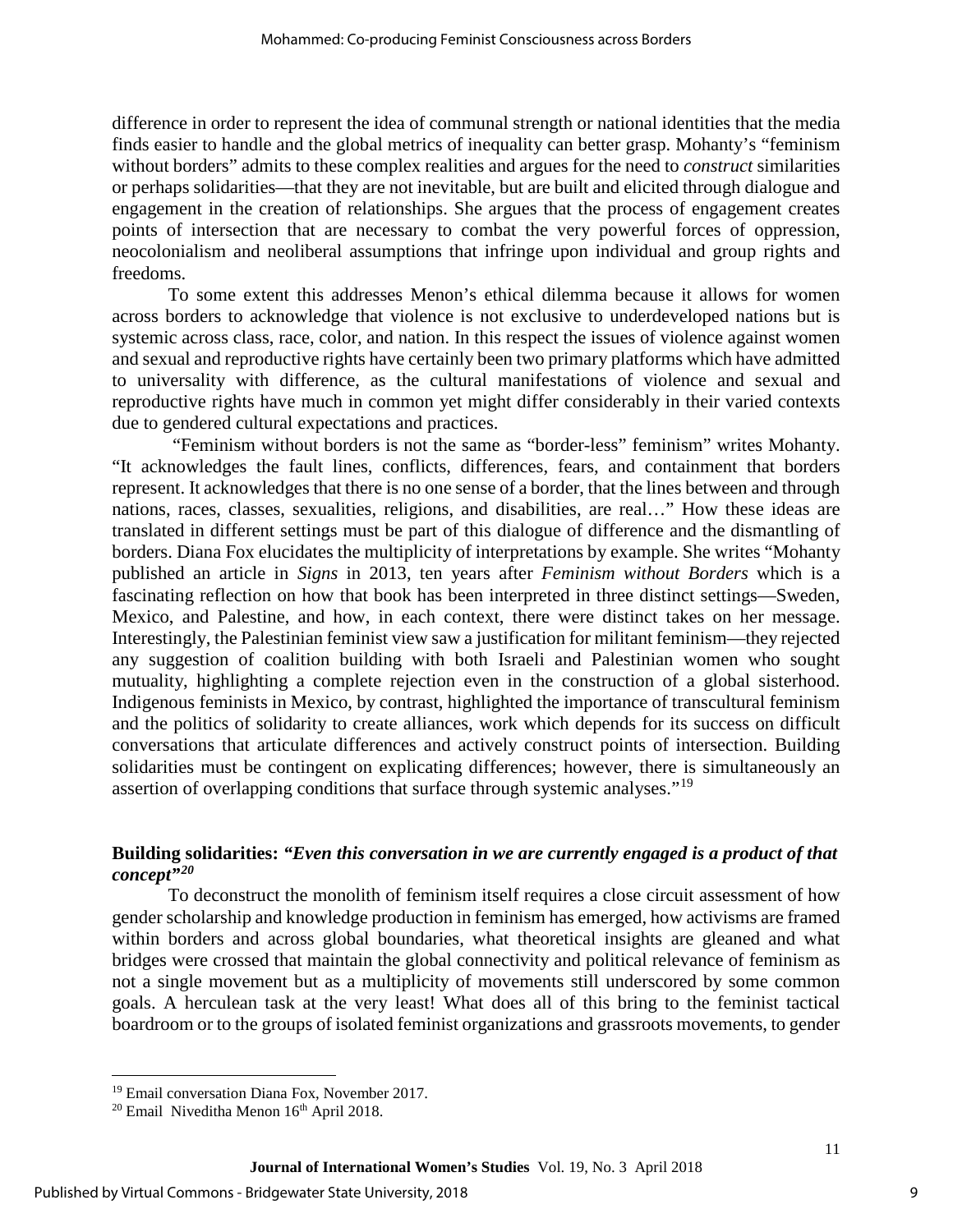studies scholars struggling away with definitions, concepts and theories in universities across the world?

For one thing I think it defuses the underlying philosophy through which global gender equality is calibrated, that gender equality has gained ascendancy in first world countries because the gender violations experienced by women in south Asia, Africa, poorer communities in the south and in the Caribbean persist as the benchmarks of inequality. Recent developments in the United States more so in the "Me Too"<sup>[21](#page-10-0)</sup> phenomenon that has targeted sexual politics within the film industry has demonstrated that sexual harassment remains a seething area of gender inequity that the west has openly disclosed and vented globally.<sup>[22](#page-10-1)</sup> "There is a feeling about the fragility of gains that have been made that is emerging" notes Fox, "and it serves as a reminder that assumptions of a huge gap between the western feminist self and the so-called third world other is not as large as once thought. …From my standpoint in the U.S., I think this is absolutely true particularly in the current political climate of opposition to Trumpism where not only the "Me Too" movement, but women's marches, anti-gun marches, climate change marches, and "Time's Up" movements are recalibrating assumptions about so-called western advancement vis-à-vis women's oppression in the rest of the world. US hypocrisy is stark for participants in these movements—it is not possible to see gender equality only in relationship to the "non-western other". For Fox, "The solidarities in marches around the world underscore the ways in which our realities are a bricolage, an increased interlinking of local, national, and international networks. For increasing numbers of people there is a global framing of the meaning of community— constant and intense interconnections based on communications and movements of people".<sup>[23](#page-10-2)</sup>

This strikes a real chord. We wondered in the Caribbean (at least I did) how the "Me Too" movement would ignite. Sexual harassment is one of the more difficult areas to legislate. Yet as if the mood of no nonsense had caught on through a process of osmosis, around the 2018 Carnival season the public was warned by a police spokesman that "Thiefing a wine," translated as gyrating on someone's else's body in public fetes, (especially at Carnival when the assumption is that everything is allowed in this libidinous festival), is behaviour which is now considered assault under the Summary Offences Act in Trinidad and Tobago, with penalties that could lead to imprisonment for three to six months.<sup>[24](#page-10-3)</sup> There is of course a lot of discussion and disagreement on how a "wining" assault can be proved. Nonetheless, the actual passage of such an act is in my view a signal of how this society is dealing with the increasing demand by women and some men, that ultimately, the individual's right over their body is sacrosanct. This acknowledgement of the state demonstrates how even Enlightenment values of individual rights are constantly being introduced and becoming embedded in new cultural contexts. This is an outgrowth of societal or national responses, a sycretism of the application of struggle in a new setting involving resistance and responses that are culturally acceptable, and does not have to be regarded as the imposition of western individualism over collectivism. It builds imperceptibly on the famous Clause four of the Sexual offences act debated in 1986 which created the offence of rape within marriage, a revolutionary step for a Caribbean society to take in 1980s, again, one that had been introduced from the Sexual Offences Act previously passed in Canada as a result of the militancy of feminists

 $\overline{\phantom{a}}$ <sup>21</sup> <https://www.theguardian.com/commentisfree/2017/dec/31/the-guardian-view-on-metoo-what-comes-next>

<span id="page-10-1"></span><span id="page-10-0"></span> $^{22}$ Although we must not assume that only women in the west take up the mantle on behalf of others. See for example [https://www.hindustantimes.com/india/it-s-a-man-s-world-7-sexual-harassment-cases-that-rocked-india/story-](https://www.hindustantimes.com/india/it-s-a-man-s-world-7-sexual-harassment-cases-that-rocked-india/story-TJ4sebHtBlmn2oEkJpJCHO.html)[TJ4sebHtBlmn2oEkJpJCHO.html](https://www.hindustantimes.com/india/it-s-a-man-s-world-7-sexual-harassment-cases-that-rocked-india/story-TJ4sebHtBlmn2oEkJpJCHO.html)

<span id="page-10-2"></span><sup>&</sup>lt;sup>23</sup> Email Diana Fox, April 4, 2014.

<span id="page-10-3"></span><sup>24</sup> <sup>24</sup> [http://newsday.co.tt/2018/01/20/reckless-outburst-by-machel/;](http://newsday.co.tt/2018/01/20/reckless-outburst-by-machel/) [http://newsday.co.tt/2018/01/18/you-could-get](http://newsday.co.tt/2018/01/18/you-could-get-charged-fined-for-wining-like-that/)[charged-fined-for-wining-like-that/](http://newsday.co.tt/2018/01/18/you-could-get-charged-fined-for-wining-like-that/)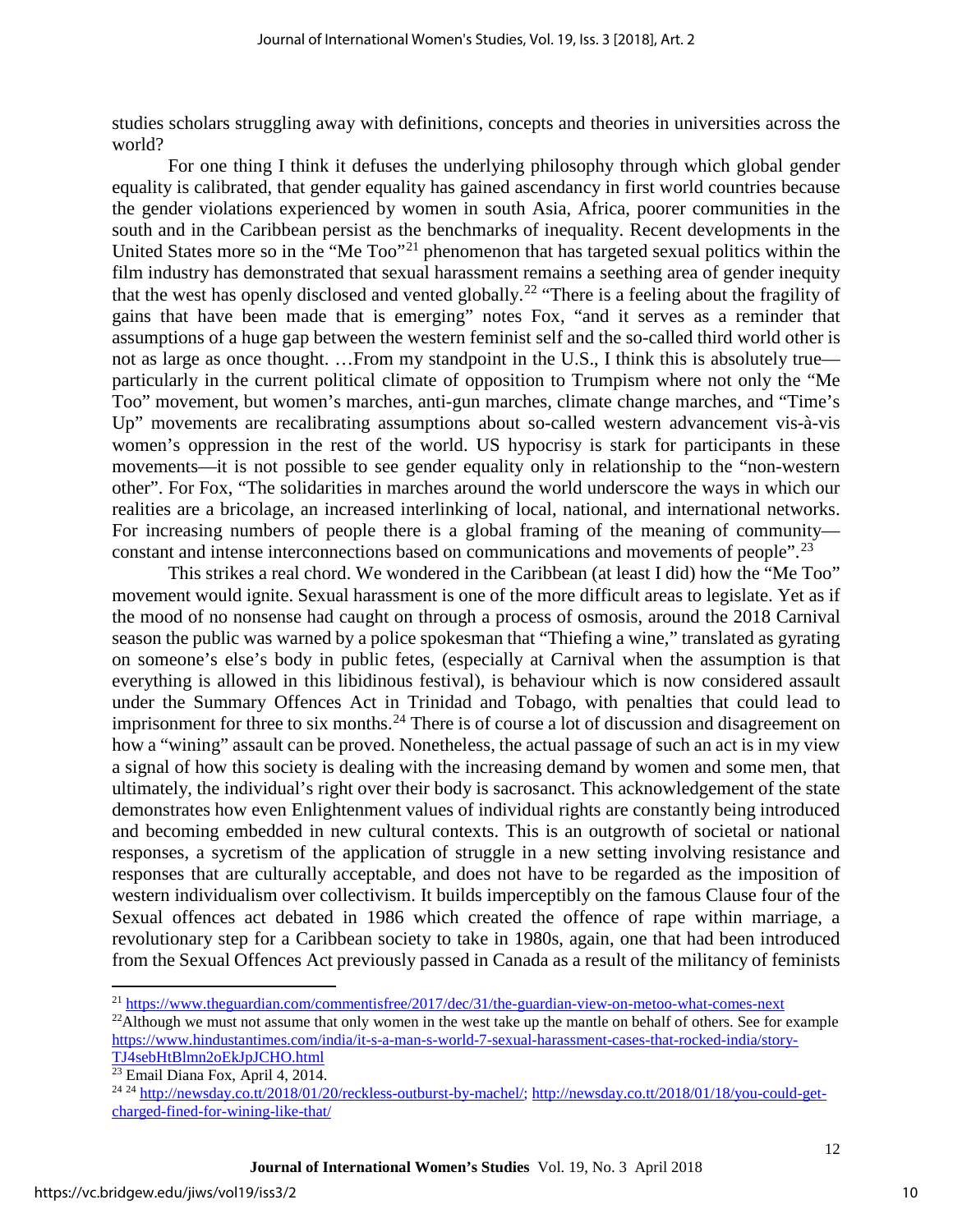in that society, but in Trinidad it engaged the population with the debate that again challenged the conjugal contract with individual rights. Both of these attest to the fact that one action leads to another and another and these often cross geographic boundaries.

In another incident that occurred also in February 2018, a public lecture delivered by the Prime Minister of St. Vincent and the Grenadines on the University of the West Indies, Cave Hill campus in Barbados was disrupted by a group of female protesters. "The protest came in the wake of recent controversy and criticism over the handling of a case in St Vincent involving 22-yearold former model Yugge Farrell who is charged with using abusive language towards the wife of Finance Minister Camilo Gonsalves who is the son of PM Gonsalves. The young woman, who has alleged that she was involved in an extramarital affair with Camilo Gonsalves was twice sent to the country's mental health centre for evaluation though the prosecutor did not present any evidence that such an evaluation was needed".<sup>[25](#page-11-0)</sup> The protesters were self acclaimed feminist scholars, members of two women's groups in Barbados, the National Organization of Women and Life in Leggings movement. "We do not like misuse of power, we will not show deference to politicians or prime ministers because we are in solidarity with our sisters and our brothers across the region"<sup>[26](#page-11-1)</sup> protested the women, while security intervened to silence them. From my point of view, this public shaming and naming, specific to the context, can also be read as the ripple effect of the "Me Too" movement, gathering storm across boundaries. It is important to note here also the first Me Too statement was made by an African American woman, also underscoring the heterogeneity of western feminism that is taking on global resonance in local settings.<sup>[27](#page-11-2)</sup>

Is it possible to develop geographically grounded feminist theory and responses to struggle and at the same time to forge transnational feminist links? Sue Ann Barratt's paper, presented at the Colombo conference, addresses the now global problem that women face of online sexual harassment and misogyny. Her analysis of the specific comments men make in the online forum needed to be explained clearly through very Caribbean notions of respectability which are ingrained through the linguistic and idiomatic expressions that have policed notions of female respectability. For example in one of the cases she deals with the female character whose name was Therese Ho who suffered for having this surname in typical Trinidadian male tongue-lashing. *"Never trust a girl with the last name ho*".[28](#page-11-3) This paper renders up new methods by which struggles are being waged in the contemporary period not only within societies in their own damaging vernacular but globally by a complex and sophisticated set of media networks that have found new means to define and reify differences of all kinds. In this brave new world, the optimism of feminist struggle continues as we create new ways to establish and maintain difference and at the same time build bridges of solidarity.

Constructing a "new sisterhood" across all sorts of borders that is not based on naïve notions of sameness under the skin must confront the limits still posed by real and imagined power that people possess and exert over others.

Paying attention to difference, then, is critical, as long as the real contours of power in shaping discourse are made clear, at least, to those who wield the power.

<span id="page-11-0"></span> $\overline{\phantom{a}}$ <sup>25</sup> Gonsalves interrupted by protesters during Cave Hill lecture, Amanda Lynch-Foster, [amandalynch](mailto:amandalynch-foster@nationnews.com)[foster@nationnews.com,](mailto:amandalynch-foster@nationnews.com) Added 23 February 2018. 26 ibid

<span id="page-11-1"></span>

<sup>27</sup> <https://www.theguardian.com/world/2018/jan/15/me-too-founder-tarana-burke-women-sexual-assault>

<span id="page-11-3"></span><span id="page-11-2"></span><sup>28</sup> Sue Ann Barratt, Reinforcing Sexism and Misogyny: Social Media, Symbolic Violence and the Construction of *Femininity-as-Fail" Paper presented at 3rd World Conference on Women's Studies – 2017 "Building Resilience; Dialogue, Collaboration and Partnerships Across Our Differences", 04th - 06th May 2017, Colombo, Sri Lanka.*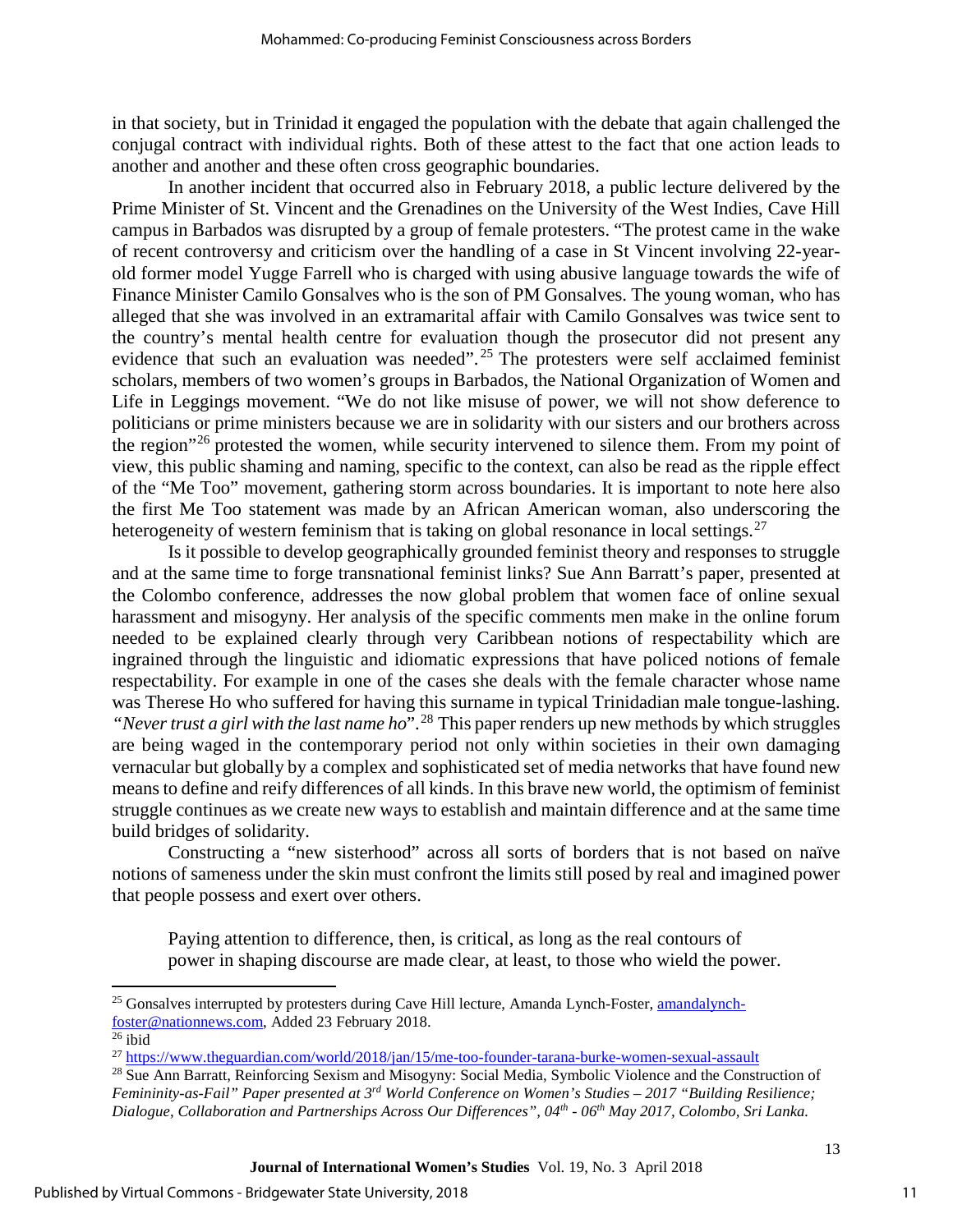Precisely because of the power differentials between women, it is easier to create horizontal alliances than to engage vertical alliances. … Of course, the vertical alliances are much more difficult to navigate because I have to constantly be aware of and question the complicity of feminist privilege in these [academic] spaces. And that is sometimes a harder battle. It is sometimes harder to deal with one's own role as an oppressor than it is to deal with the ramifications of being oppressed. And it is precisely because of this reason that one has to constantly engage with the way in which we create solidarity.<sup>[29](#page-12-0)</sup>

The two components difference and power, remain central not just to feminist battles, but to a range of current global confrontations. Feminisms are not exempt from these erupting forces, they are transformed and implicated in ways that continue to create the basis for further difference. Yet solidarity and sisterhood underpin the concept of equality that the Global Gender Gap and the UN CEDAW committee calibrates. And in individual societies, small and large feminist groups, women's organizations, LGBTQI movements and politically motivated politicians continue to stretch the boundaries of gender to some goal that is continuously envisioned around acceptance of difference.

"What would this acceptance of difference look like" asks Diana Fox? Niveditha responds "To be truly honest, I do not know. …I sometimes think it is an idea—an idea of a better world. And I think what keeps us fragmented is the very same idea—the idea of a better world—because our better worlds are, and perhaps, have to be different".

What continues to elude are the lessons to be conveyed through difference. What do we hear when we ask or learn about other peoples' experiences? What are the expectations that we subconsciously require of those we encounter? In the intricate network of surfaces that connect us as individuals, academics, writers, feminists, travellers, conference goers, internet explorers and the multiple identities we possess, difference remains the central motif. When will difference become inauthentic and create the pathways for reciprocal solidarities?

<span id="page-12-0"></span> $\overline{\phantom{a}}$  $29$  Email conversation Niveditha Menon,  $16<sup>th</sup>$  April 2018.